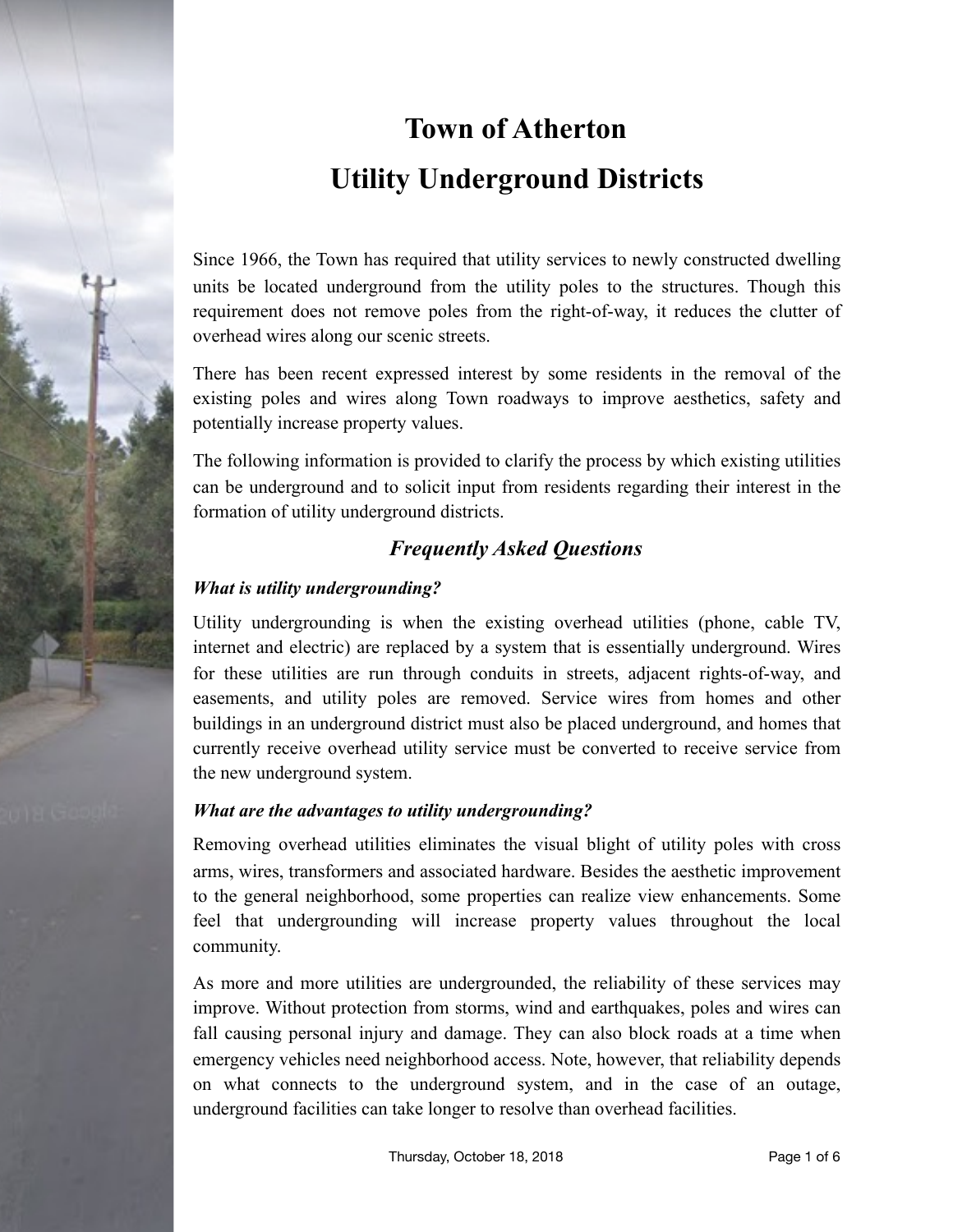#### *What is an Undergound Utility District?*

An underground utility district is an area in the Town within which poles, overhead wires, and associated structures are not permitted. Each district has defined boundaries that include several contiguous parcels and portions of the street rights-of-way.

#### *How is an Underground Utility District Created?*

The creation of an undergrounding districts can be initiated by the Town or by property owners. In Atherton, most, if not all undergrounding districts would be initiated by property owners with a common interest in eliminating overhead utilities. There are three types of underground districts:

- Rule 20A These are **initiated by a city or county**, through a public hearing process. These districts are typically formed along roadways which area considered major collector or arterial streets, that carry a heavy volume of pedestrian or vehicular traffic, or that adjoin or pass through a civic or public recreation area. Electric conversion costs are paid from credits provided by PG&E. Atherton receives only about \$25,000 per year in undergrounding credits, which is insufficient to fund a stand-alone district.
- Rule 20B Typically **initiated by property owners**, with the support of a City or County, when the area does not fit the Rule 20A criteria, but involves both sides of the street for at least 600 feet. Under Rule 20B, the property owners responsible for the installation of the conduit, substructures and boxes. This is a common way to effect undergrounding. To assist in financing, an "assessment district" can be established in which the majority of voting property owners (votes weighted by assessment) can elect to form a utility undergrounding district. Cost sharing is based upon special benefits received.
- Rule 20C **One or more property owners can create a "private" district** with costs being shared on a mutually agreed basis.

#### *What is the difference between an Assessment District and a Private District?*

Assessment districts tend to be much larger which provides an economy of scale. In a private district all costs are paid up front, whereas property owners in an assessment district can elect to spread payments (with interest) up to 25-30 years. Private districts are subject to a hefty federal tax. The Town can assist with moving an assessment district through steps with the Town and PG&E. In Atherton, this would be done at no cost to the property owners.

#### *Who decides how much each property is assessed?*

An undergrounding assessment district will have an Engineer of Record funded by the District formation committee. This is a private consulting firm which specializes in assessment engineering. The proponents of a proposed district play the major role in selecting the Engineer – a process that can be facilitated by the Town. The Engineer of Record is charged by State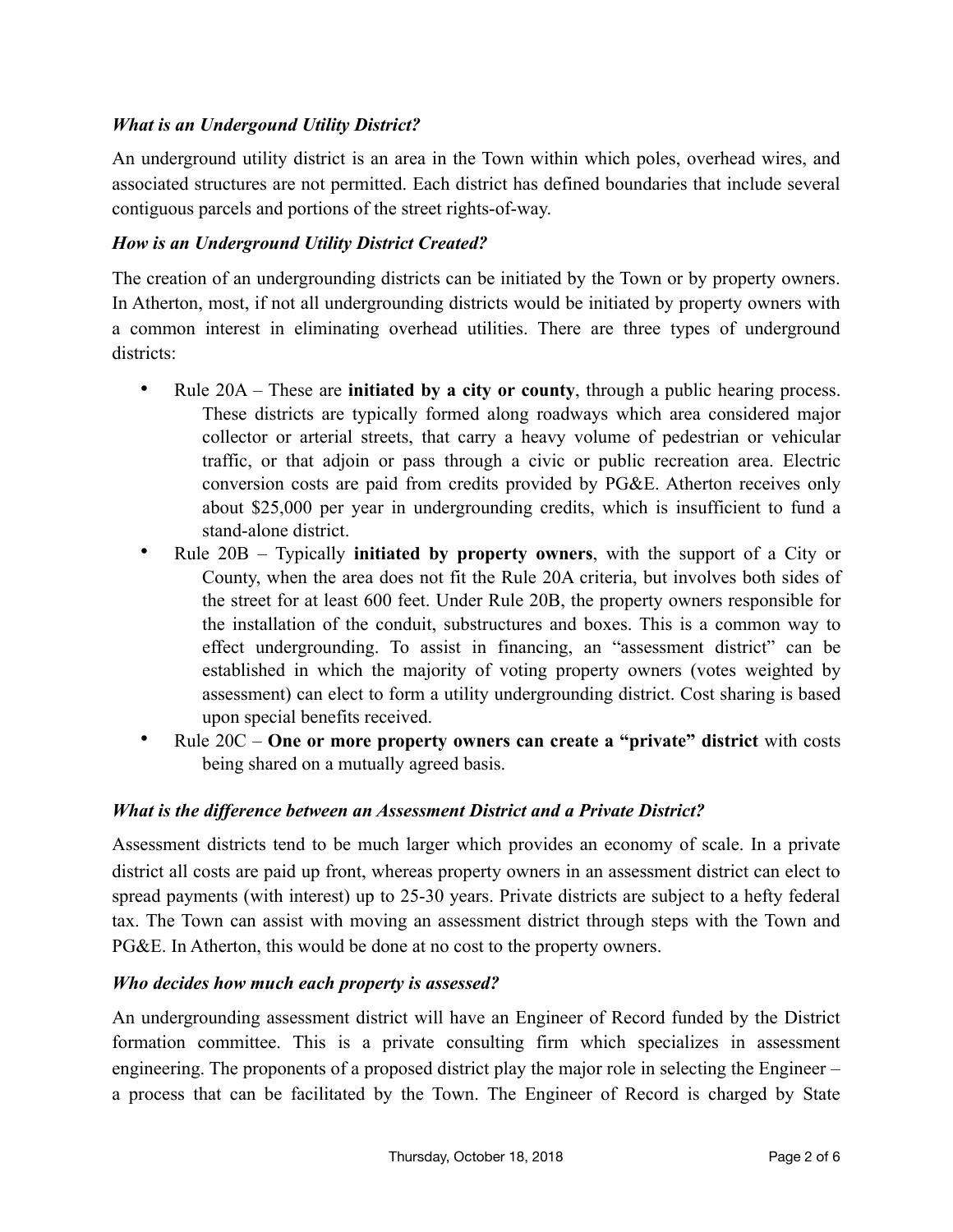regulations with the task of fairly allocating the total cost of a district among the properties within a district boundary. The method of assessment is not fixed by law, and the process, by virtue of the physical diversity of properties, is not perfect. Factors such as view enhancement, lot size, improved safety, frontage improvement, etc. may be considered. Property owners who feel that their assessment is unfair have an opportunity to appeal to the City Council prior to finalization of assessments and the tabulation of votes.

#### *Why would anyone chose to create a private district?*

Private districts have no minimum size requirements and can often be done in almost half the time. Although they take 100% participation of all properties within their boundaries, they are a convenient way for a single owner or a small group of neighbors to remove their immediate overhead utilities.

#### *Why not form one big district to underground the remaining overhead areas of the Town?*

Public safety and convenience must be weighed against the amount of construction impact involved. Experience has shown that logically formed districts impacting single street areas and contiguous parcels can be managed in a way to minimize impacts to the community at large. Larger districts, require longer design times and have a greater impact on the community at large with the attendant road closures and construction activities, can strain traffic circulation and the patience of residents.

#### *Why doesn't the Town just pay to everything undergrounded?*

Atherton, like all California communities, simply can't afford to maintain the Town's infrastructure and pay for undergrounding. To help defray the cost, Atherton would participate by not charging the property owners in an assessment district for administrative and professional services related to management of the project. This will typically amount to a  $15 - 20\%$  cost savings. In other community these costs are typically borne by the property owners.

#### *Why don't the utility companies pay for undergrounding?*

There is no legal requirement for utilities to pay for undergrounding. The California Public Utility Commission regulations and franchise agreements have created different obligations for the three utility companies involved in undergrounding Atherton's overhead facilities. The costs to design and construct the new underground infrastructure are the responsibility of the property owners. In an assessment district the property owners pay for PG&E to transfer their system from overhead to underground. AT&T charges only a token amount and Comcast typically does not charge.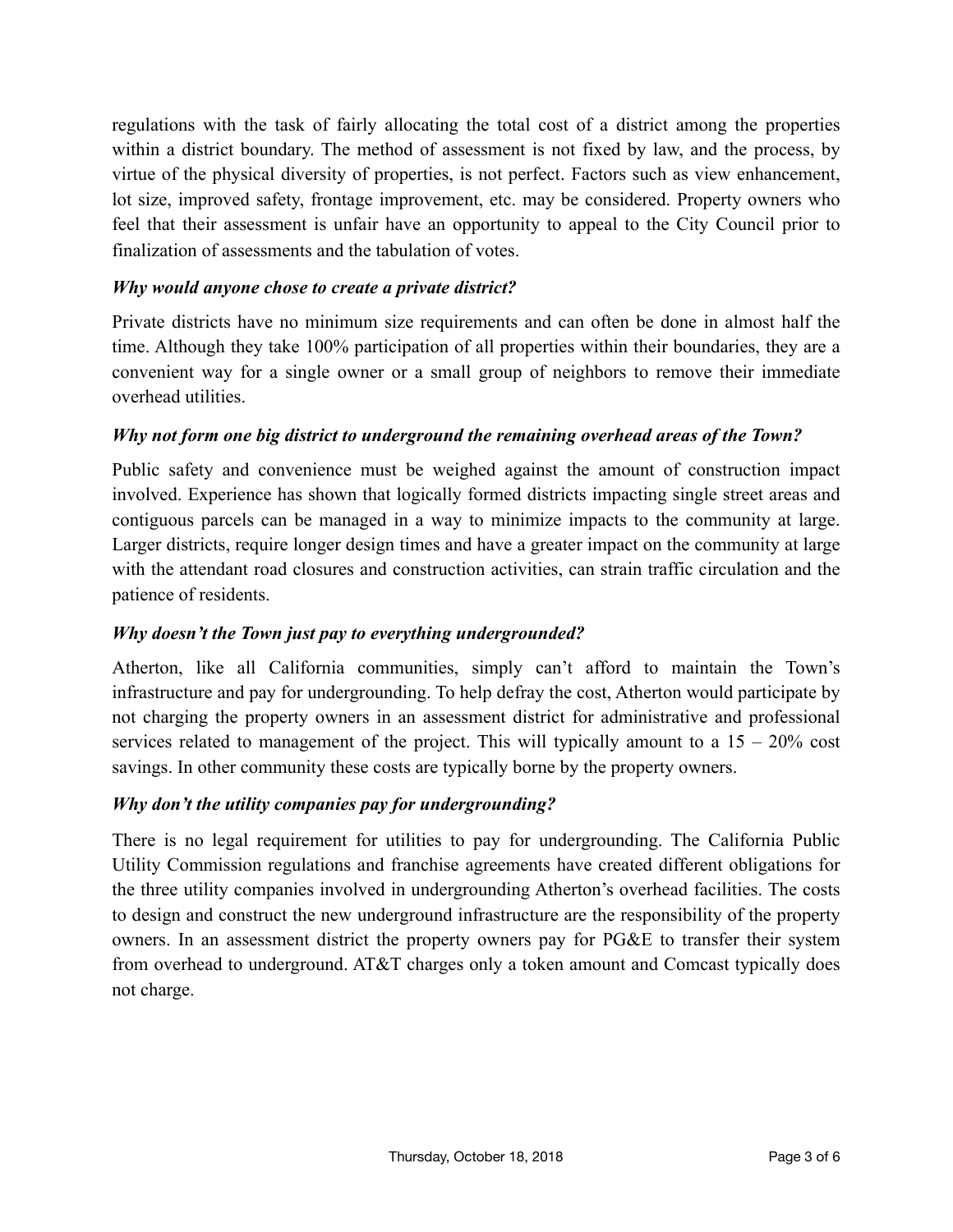#### *So what will it cost and how long would it take?*

The average assessment for each property owner is estimated at \$15,000 to \$60,000 depending on the size and complexity of the district and other factors identified by the Engineer of Record for the specific parcel. This range is also a function of the number properties per length of streets involved. The more properties, the lower the average cost. As noted, within a district, the individual assessments will vary depending on the special benefits received as determined by the Engineer of Record.

Property owners are also responsible for the added cost of undergrounding their utilities services from their homes to the street. This has varied from \$2,000 to \$15,000, depending upon the unique topography and existing improvements at each property. Additional costs may be assessed related to the relocation and undergrounding of transformers.

Start to finish, a District can take approximately 3-5 years to complete. This varies as District underground projects take time to form and gain support of neighbors and once formed, design of the District must go through public utilities for approval (usually a long cue), and construction can take up anywhere from 6 to 18 months depending on the complexity of the utilities.

#### *What happens to the street lights that are now on the utility poles?*

New, freestanding light poles are installed. These are more attractive and generally more efficient than the old fixtures. These new light poles are usually selected by the neighborhood.

#### *How can I get an underground district formed in my neighborhood?*

A Rule 20B assessment district must be initiated by the City Council. A formal petition from at least 60% of the property owners in a proposed district must be presented to the Council for their consideration.

A petition must include a preliminary estimate of cost and a defined district boundary. A sample is attached. To formulate this information and to receive help and guidance, please call the City Engineer at 650-752-0541.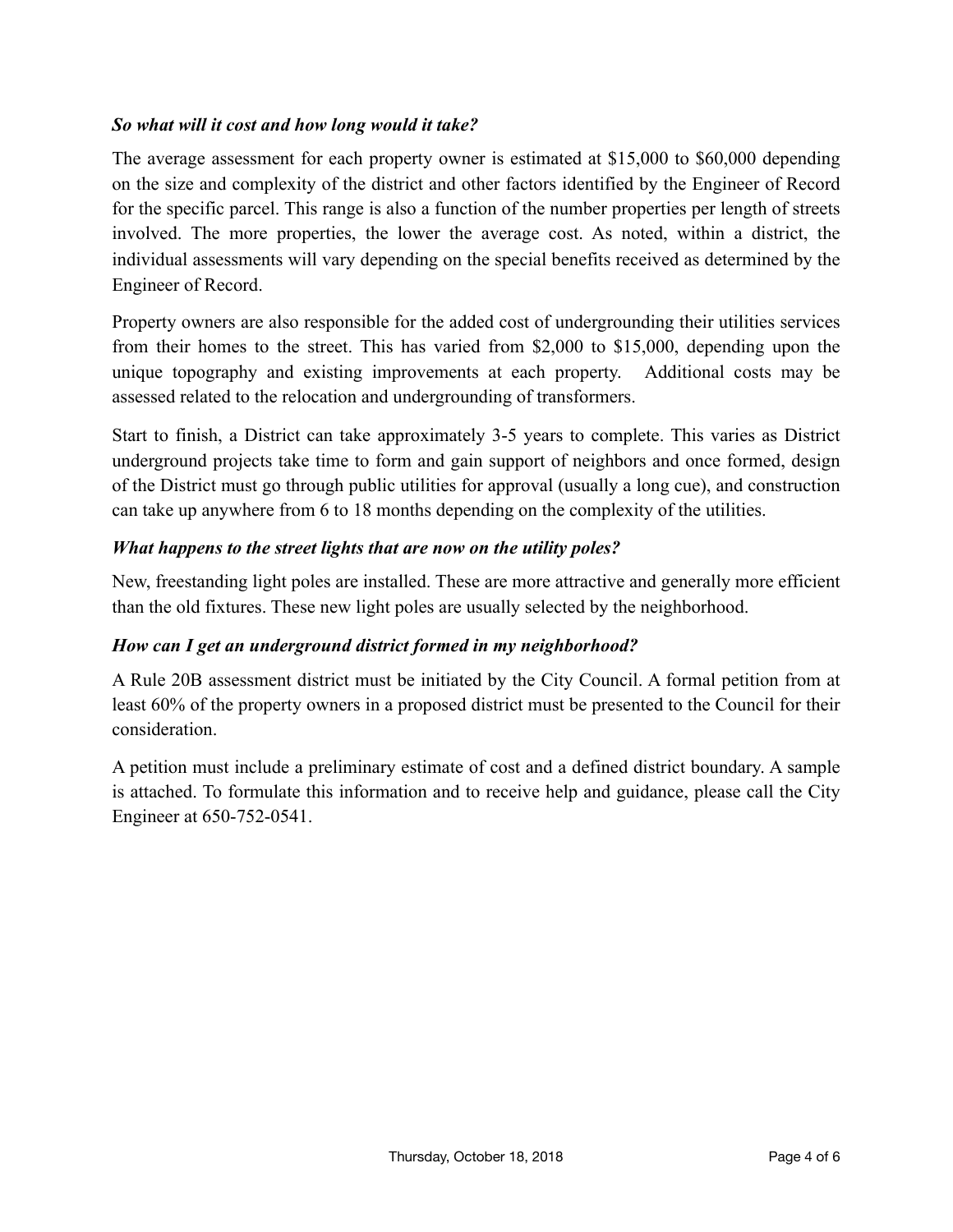#### **Property Owner Petition**

#### **TO: Honorable Mayor and Members of the Atherton City Council**

# **PETITION OF INTEREST OF PROPERTY OWNERS TO UNDERGROUND UTILITIES WITHIN THE OWN OF ATHERTON**

We, the undersigned, being owners of property within the area of a proposed assessment district to be established under the MUNICIPAL IMPROVEMENT ACT OF 1913, Division 12 (Sections 10000, et seq.) of the Streets and Highways Code of the State of California (the "Act"), do hereby petition the City Council of the Town of Atherton (the "Town") to commence and carry through to completion under the provisions of said Act, all proceedings for the formation of an ASSESSMENT DISTRICT as hereinafter described and for the acquisition of the hereinafter mentioned improvements within the Town of Atherton, County of San Mateo, State of California.

The area within the Town, which we hereby request the City Council to form as an ASSESSMENT DISTRICT, as hereinabove mentioned, is shown on a map attached hereto as Exhibit A entitled **"MAP OF PROPOSED UNDERGROUNDING ASSESSMENT DISTRICT FOR THE NEIGHBORHOOD"** 

The improvements, which we hereby request to be acquired for the benefit of the property within the above-mentioned proposed assessment district, are the conversion of existing overhead electrical and communications facilities to underground locations and the removal of poles.

We understand:

A.That the cost of the improvements will be assessed to the land, which benefits from the improvements including our land;

B.That a report will be prepared on the project, including plans and specifications, a detailed cost estimate, and a division of the costs among the benefited parcels of land, and that a public hearing will be conducted on the report.

C.That the cost of engineering, legal, and other incidental expenses will be included in the project cost;

D.The estimated cost of the improvements to be financed from Assessment District for each parcel is \$ 40,000 - \$ 60,000.

E.That each property owner may pay his assessment either in cash without interest or in installments with interest over a period of 15 to 20 years.